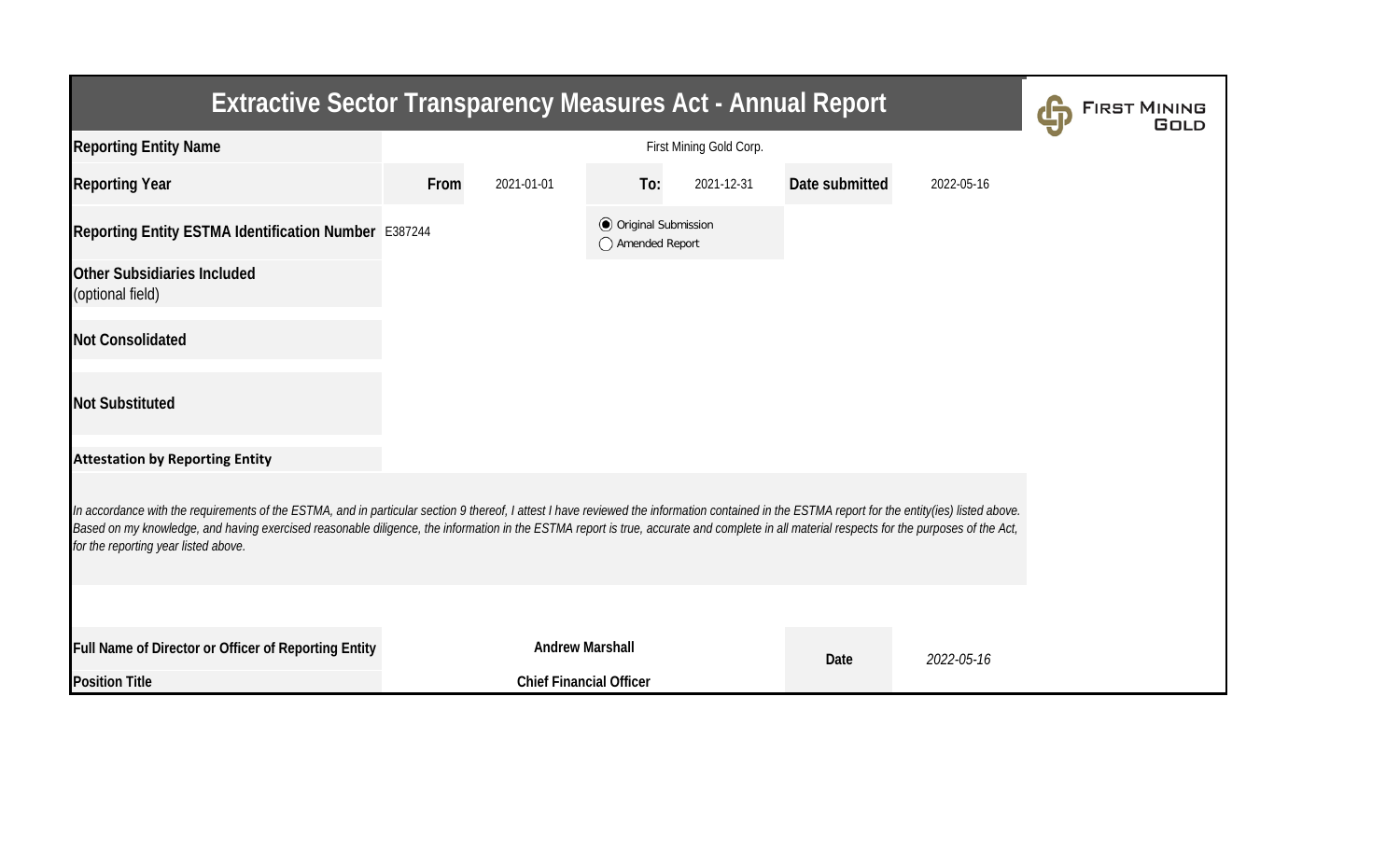| Extractive Sector Transparency Measures Act - Annual Report                                                                                                                      |                                                                                                                                                                                                                                                                                                                                                                              |                                                                    |                                           |            |         |                                |                |                  |                                               |                                      |                                                        |  |  |
|----------------------------------------------------------------------------------------------------------------------------------------------------------------------------------|------------------------------------------------------------------------------------------------------------------------------------------------------------------------------------------------------------------------------------------------------------------------------------------------------------------------------------------------------------------------------|--------------------------------------------------------------------|-------------------------------------------|------------|---------|--------------------------------|----------------|------------------|-----------------------------------------------|--------------------------------------|--------------------------------------------------------|--|--|
| <b>Reporting Year</b><br><b>Reporting Entity Name</b><br><b>Reporting Entity ESTMA</b><br><b>Identification Number</b><br><b>Subsidiary Reporting Entities (if</b><br>necessary) | From:                                                                                                                                                                                                                                                                                                                                                                        | 2021-01-01                                                         | To:<br>First Mining Gold Corp.<br>E387244 | 2021-12-31 |         | Currency of the Report CAD     |                |                  |                                               |                                      |                                                        |  |  |
|                                                                                                                                                                                  | Payments by Payee                                                                                                                                                                                                                                                                                                                                                            |                                                                    |                                           |            |         |                                |                |                  |                                               |                                      |                                                        |  |  |
| Country                                                                                                                                                                          | Payee Name                                                                                                                                                                                                                                                                                                                                                                   | Departments, Agency, etc<br>within Payee that Received<br>Payments | Taxes                                     | Royalties  | Fees    | <b>Production Entitlements</b> | <b>Bonuses</b> | <b>Dividends</b> | Infrastructure<br><b>Improvement Payments</b> | <b>Total Amount paid to</b><br>Payee | <b>Notes</b>                                           |  |  |
| Canada - Ontario                                                                                                                                                                 | Cat Lake First Nation                                                                                                                                                                                                                                                                                                                                                        |                                                                    |                                           |            | 120,000 |                                |                |                  |                                               | 120,000                              | <b>Environmental Permitting -</b><br>Committee Support |  |  |
|                                                                                                                                                                                  |                                                                                                                                                                                                                                                                                                                                                                              |                                                                    |                                           |            |         |                                |                |                  |                                               |                                      |                                                        |  |  |
|                                                                                                                                                                                  |                                                                                                                                                                                                                                                                                                                                                                              |                                                                    |                                           |            |         |                                |                |                  |                                               |                                      |                                                        |  |  |
|                                                                                                                                                                                  |                                                                                                                                                                                                                                                                                                                                                                              |                                                                    |                                           |            |         |                                |                |                  |                                               |                                      |                                                        |  |  |
|                                                                                                                                                                                  |                                                                                                                                                                                                                                                                                                                                                                              |                                                                    |                                           |            |         |                                |                |                  |                                               |                                      |                                                        |  |  |
|                                                                                                                                                                                  |                                                                                                                                                                                                                                                                                                                                                                              |                                                                    |                                           |            |         |                                |                |                  |                                               |                                      |                                                        |  |  |
|                                                                                                                                                                                  |                                                                                                                                                                                                                                                                                                                                                                              |                                                                    |                                           |            |         |                                |                |                  |                                               |                                      |                                                        |  |  |
|                                                                                                                                                                                  |                                                                                                                                                                                                                                                                                                                                                                              |                                                                    |                                           |            |         |                                |                |                  |                                               |                                      |                                                        |  |  |
|                                                                                                                                                                                  |                                                                                                                                                                                                                                                                                                                                                                              |                                                                    |                                           |            |         |                                |                |                  |                                               |                                      |                                                        |  |  |
|                                                                                                                                                                                  |                                                                                                                                                                                                                                                                                                                                                                              |                                                                    |                                           |            |         |                                |                |                  |                                               |                                      |                                                        |  |  |
|                                                                                                                                                                                  |                                                                                                                                                                                                                                                                                                                                                                              |                                                                    |                                           |            |         |                                |                |                  |                                               |                                      |                                                        |  |  |
|                                                                                                                                                                                  |                                                                                                                                                                                                                                                                                                                                                                              |                                                                    |                                           |            |         |                                |                |                  |                                               |                                      |                                                        |  |  |
|                                                                                                                                                                                  |                                                                                                                                                                                                                                                                                                                                                                              |                                                                    |                                           |            |         |                                |                |                  |                                               |                                      |                                                        |  |  |
|                                                                                                                                                                                  |                                                                                                                                                                                                                                                                                                                                                                              |                                                                    |                                           |            |         |                                |                |                  |                                               |                                      |                                                        |  |  |
|                                                                                                                                                                                  |                                                                                                                                                                                                                                                                                                                                                                              |                                                                    |                                           |            |         |                                |                |                  |                                               |                                      |                                                        |  |  |
|                                                                                                                                                                                  |                                                                                                                                                                                                                                                                                                                                                                              |                                                                    |                                           |            |         |                                |                |                  |                                               |                                      |                                                        |  |  |
| <b>Additional Notes:</b>                                                                                                                                                         | These schedules have been prepared in accordance with the financial reporting provisions in sections 2, 3, 4 and 9 of the Extractive Sector Transparency Measures Act ('ESTMA'), Section 2.3 of the ESTMA - Technical Reportin<br>The amount above is reflected in CAD, functional currency of the reporting entity. Reported payments are rounded to the nearest CAD\$1,000 |                                                                    |                                           |            |         |                                |                |                  |                                               |                                      |                                                        |  |  |